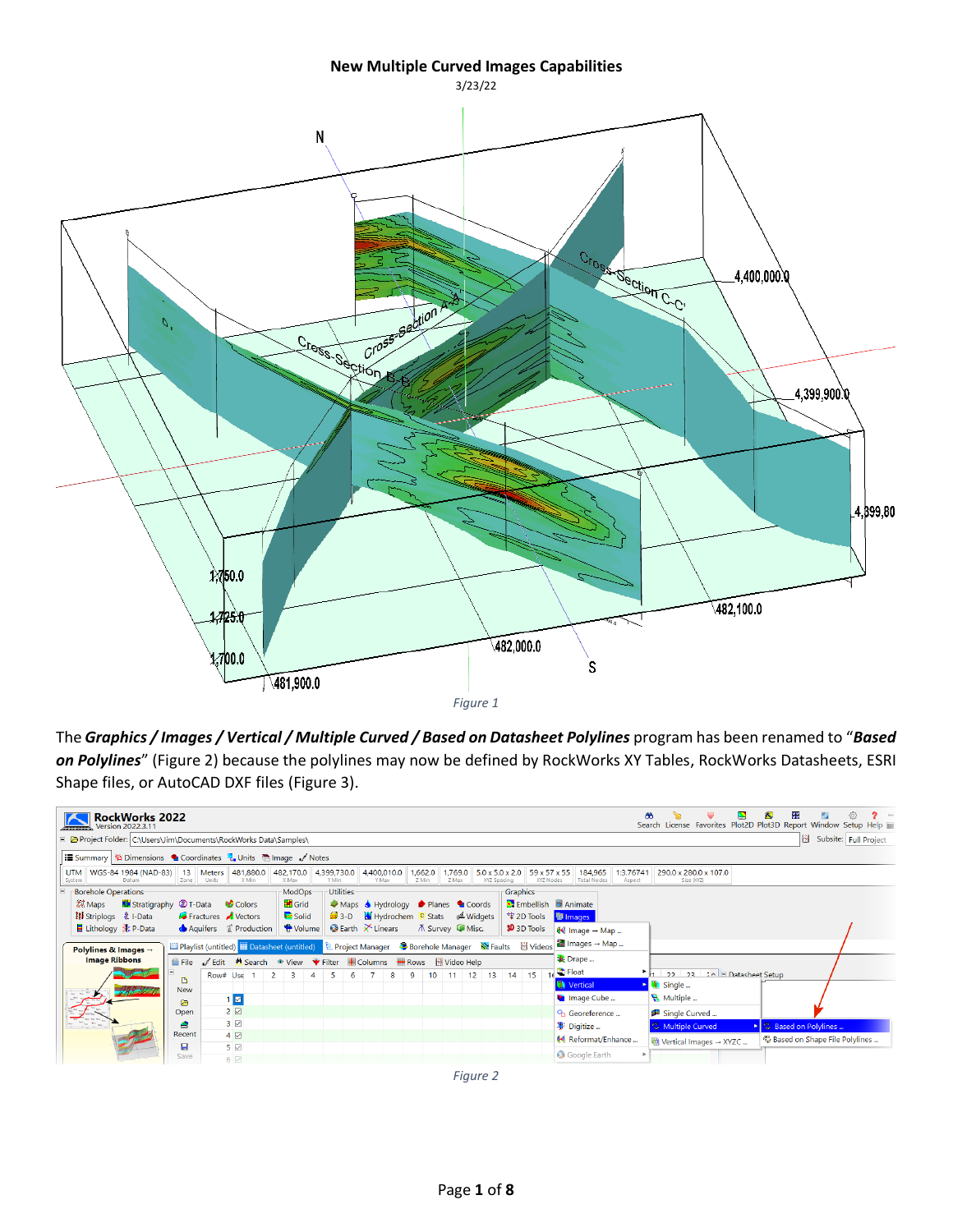| <b>Main Options</b>                    | □ Spatial Filter   □ Time Filter   <mark>±</mark> Strat. Rules   □ 3D |  |  |  |  |  |  |
|----------------------------------------|-----------------------------------------------------------------------|--|--|--|--|--|--|
| Data Columns                           | <b>Group Title</b><br>Stratigraphy & Resistivity Ribbons              |  |  |  |  |  |  |
| Options                                | Polyline File Type                                                    |  |  |  |  |  |  |
| <b>▽ Set Transparent Color</b>         | ® RockWorks XY Table.                                                 |  |  |  |  |  |  |
| Add <sub>:</sub><br>$\Gamma$ Striplogs | ○ RockWorks Datasheet<br>○ ESRI Shape File<br>○ AutoCAD DXF File:     |  |  |  |  |  |  |
| $\Box$ Draped Image                    | Elevations<br>○ Defined Within Datasheet                              |  |  |  |  |  |  |
| $\Box$ Floating Image                  | $\circledcirc$ Fixed                                                  |  |  |  |  |  |  |
| □ Perimeter Cage                       | Top Elevation: 1769.0                                                 |  |  |  |  |  |  |
| $\Box$ Legend(s)                       | Base Elevation: 1662.0                                                |  |  |  |  |  |  |

<span id="page-1-0"></span>In the following examples, three raster images [\(Figure 4\)](#page-1-1) representing three "crooked" sections were used to illustrate these new capabilities. These images can represent output from other products (e.g., geophysical processing applications) or even hand-drawn sections.

<span id="page-1-1"></span>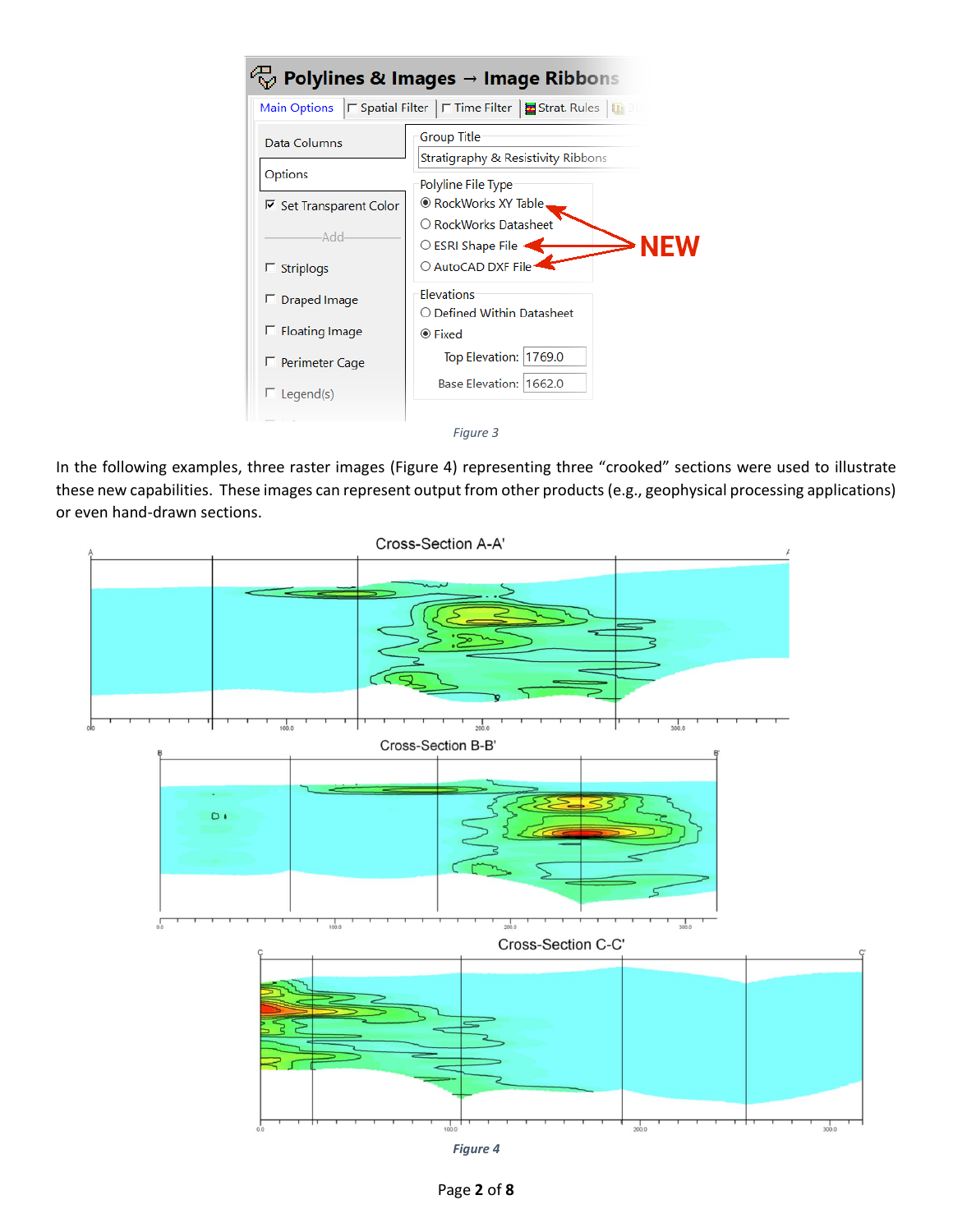**XY Table Polylines:** To use RockWorks XY tables to define the polylines, the names of the tables must be specified within the datasheet polyline column [\(Figure 5\)](#page-2-0) and the *RockWorks XY Table* option must be selected within the *Options* menu [\(Figure 6\)](#page-2-1).

| Row# Use | <b>Title</b> | Image                                    | <b>XY Table</b> | Top    | Base          |
|----------|--------------|------------------------------------------|-----------------|--------|---------------|
|          |              |                                          |                 | Meters | <b>Meters</b> |
|          |              | 1 ⊠ Section A-A' Section A.png           | Section A       | 1768   | 1682          |
|          |              | $2 \boxtimes$ Section B-B' Section B.png | Section B       | 1768   | 1682          |
|          |              | 3 ⊠ Section C-C' Section C.png           | Section C       | 1768   | 1682          |

*Figure 5*

<span id="page-2-0"></span>

<span id="page-2-1"></span>Assumptions:

- The coordinates within the XY tables must be in the same units/system as the Project Dimensions.
- Each XY table must be limited to a single polyline.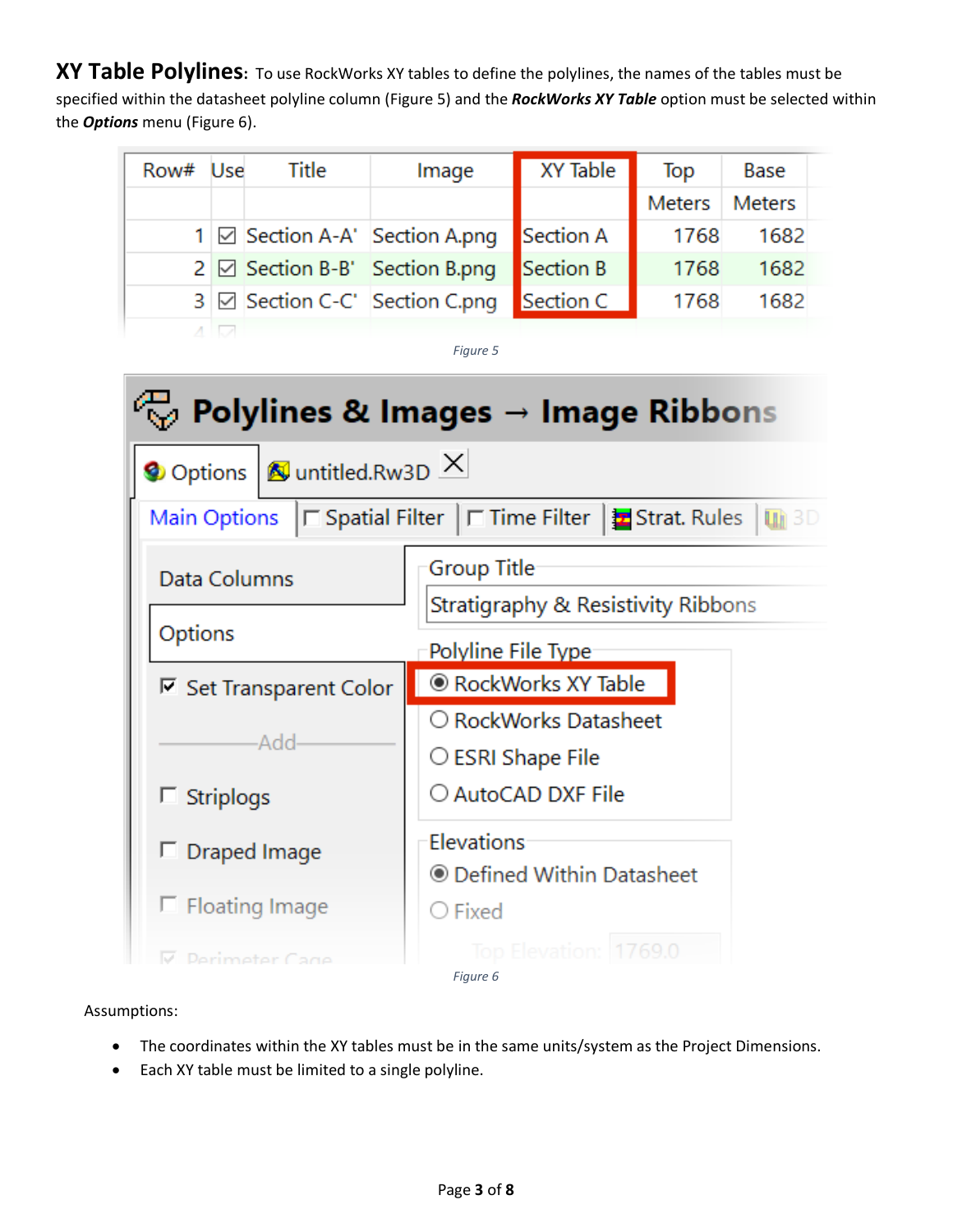To add a *XY Table* to the *RockWorks Project Database*, select the *Project Manager* tab, right-click on the *XY Coordinate Tabl*e group, and select the *Add a XY Coordinate Table* option [\(Figure 7\)](#page-3-0). Data can be typed into the columns, copy/pasted from other programs (e.g., Excel), or imported from other files by selecting the *File / Import* option.



<span id="page-3-0"></span>*Figure 7*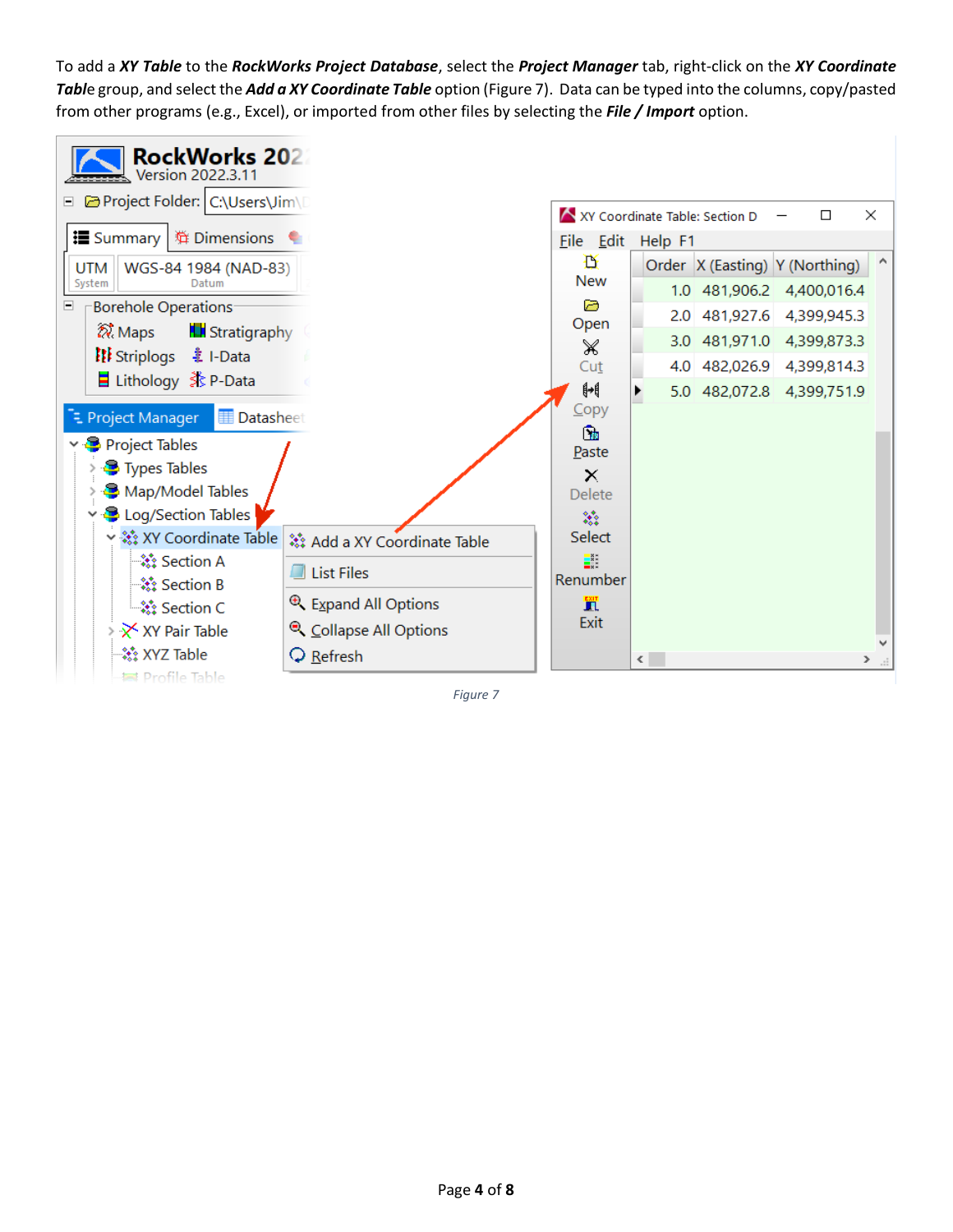**RwDat Polylines:** To use RockWorks RwDat files (datasheets) to define the polylines, the names of the RwDat files must be specified within the datasheet polyline column [\(Figure 8\)](#page-4-0) and the *RockWorks Datasheet* option must be selected within the *Options* menu [\(Figure 9\)](#page-5-0).

| Row#           | Use          | Title                      |                          | Image                                        |                   |              | <b>RwDat File</b>             | Top               | Base          |
|----------------|--------------|----------------------------|--------------------------|----------------------------------------------|-------------------|--------------|-------------------------------|-------------------|---------------|
|                |              |                            |                          |                                              |                   |              |                               | <b>Meters</b>     | <b>Meters</b> |
| 1 <sup>1</sup> |              |                            |                          | ⊠ Section A-A' Section A.png Bection_A.RwDat |                   |              |                               | 1768              | 1682          |
|                |              | $2 \boxtimes$ Section B-B' |                          |                                              |                   |              | Section B.png Section B.RwDat | 1768              | 1682          |
|                |              |                            |                          | 3 ⊠ Section C-C' Section C <sub>ro</sub> ng  |                   |              | Section_C.RwDat               | 1768              | 1682          |
|                |              |                            |                          |                                              |                   |              |                               |                   |               |
| Row#           | Use          | x                          |                          | Υ                                            |                   |              |                               |                   |               |
|                |              | <b>UTM Meters</b>          |                          | UTM Meters                                   |                   |              |                               |                   |               |
| 1              | $\checkmark$ | 481,898.3                  |                          | 4,399,757.7                                  |                   |              |                               |                   |               |
| 2              | ☑            | 481,927.6                  |                          | 4,399,813.3                                  |                   |              |                               |                   |               |
| 3              | $\checkmark$ | 481,971.4                  |                          | 4,399,874.3                                  |                   |              |                               |                   |               |
| 4              | ☑            | 482,080.7                  |                          | 4,399,946.0                                  |                   |              |                               |                   |               |
| 5              | $\checkmark$ | 482,135.2                  |                          | $4,400,0$ 5.4                                |                   |              |                               |                   |               |
|                |              | Row# Use                   |                          | x                                            |                   | Υ            |                               |                   |               |
|                |              |                            |                          | <b>UTM Meters</b>                            | <b>UTM Meters</b> |              |                               |                   |               |
|                |              | 1                          | $\checkmark$             | 481,906.2                                    |                   |              | 4,400,016.4                   |                   |               |
|                |              | 2                          | ☑                        | 481,927.6                                    |                   |              | 4,399,945.3                   |                   |               |
|                |              | 3                          | $\checkmark$             | 481,971.0                                    |                   |              | 4,399,873.3                   |                   |               |
|                |              | 4                          | ☑                        | 482,026.9                                    |                   |              | 4,399,814.3                   |                   |               |
|                |              | 5                          | $\checkmark$             | 482,072.8                                    |                   |              | 4,399,751.9                   |                   |               |
|                |              | F.                         | $\overline{\mathcal{A}}$ |                                              | Row# Use          |              | Х                             | Υ                 |               |
|                |              |                            |                          |                                              |                   |              | <b>UTM Meters</b>             | <b>UTM Meters</b> |               |
|                |              |                            |                          |                                              | 1                 | $\checkmark$ | 482,005.5                     |                   | 4,400,012.9   |
|                |              |                            |                          |                                              | 2                 | ☑            | 482,033.8                     |                   | 4,400,010.2   |
|                |              |                            |                          |                                              | 3                 | $\checkmark$ | 482,079.7                     |                   | 4,399,947.4   |
|                |              |                            |                          |                                              | 4                 | ☑            | 482,122.8                     |                   | 4,399,874.0   |
|                |              |                            |                          |                                              | 5                 | $\checkmark$ | 482,137.6                     |                   | 4,399,810.5   |
|                |              |                            |                          |                                              | 6                 | ☑            | 482,169.0                     |                   | 4,399,757.4   |
|                |              |                            |                          |                                              | 7<br>Figure 8     | □            |                               |                   |               |

<span id="page-4-0"></span>Page **5** of **8**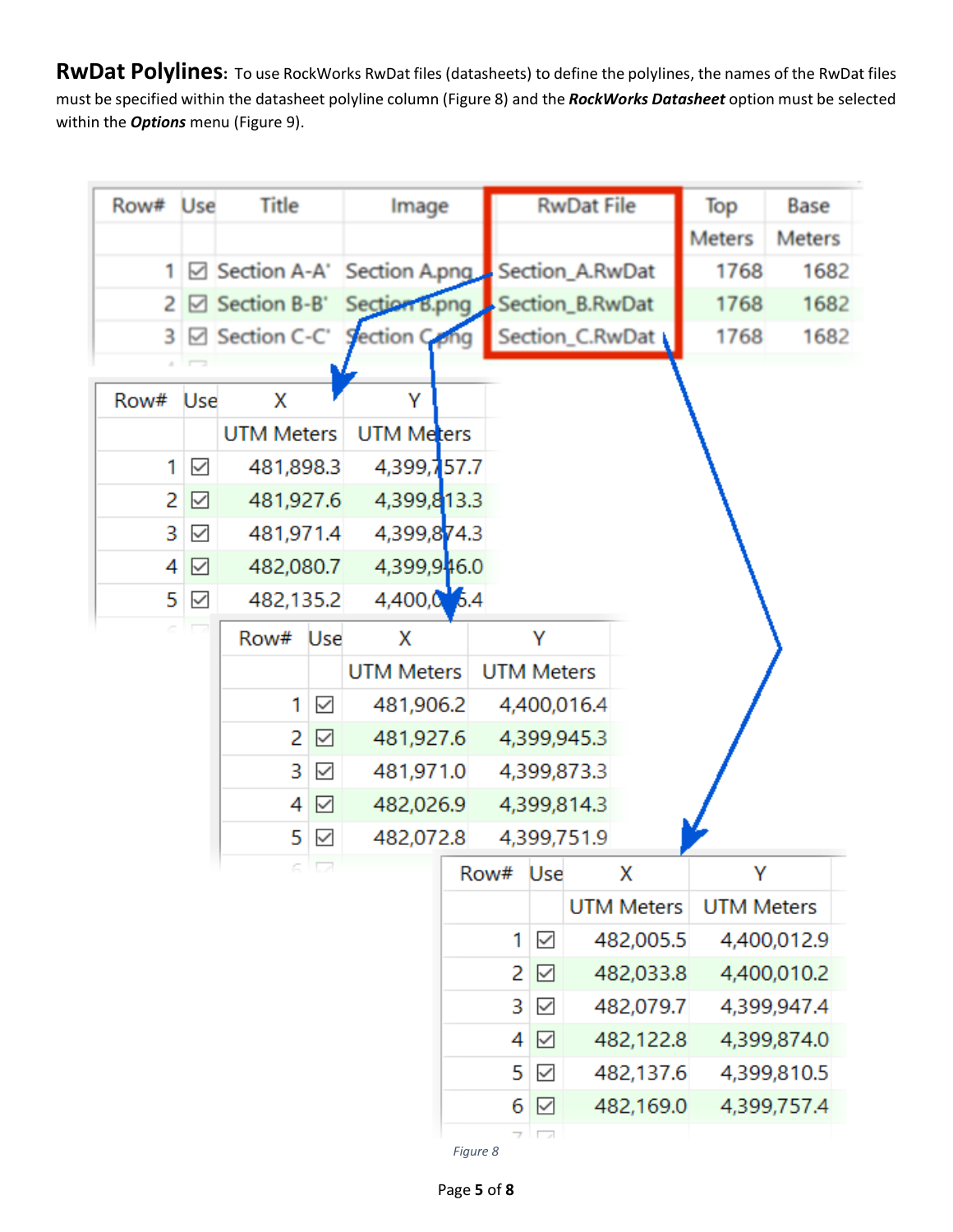There are three important considerations when using RwDat files to define the polyline vertices;

- 1. The X coordinates must be listed within the first column and the Y coordinates must be listed within the second column.
- 2. If the coordinate system (e.g., UTM Meters) is undefined for the X and/or Y columns, a warning message will appear when the diagram is being created. This warning will provide an option to assume that the coordinates are in the same system as the Project Dimensions. However, it is recommended that they be specified when creating the RwDat files so that the workflow is not interrupted when creating diagrams via the RockWorks Playlist automation.
- 3. Each RwDat file must represent a single polyline.

Note that it is possible to use different coordinate systems when creating the RwDat files. For example, Section A could be defined using longitude & latitude while Section B could be defined using state plane feet, and Section C could use a local coordinate system because the program will automatically convert these coordinates to the Project Coordinates.

|                                | $\stackrel{\scriptstyle\text{\tiny{(1)}}}{\scriptstyle\text{W}}$ Polylines & Images $\rightarrow$ Image Ribbons |  |  |  |  |  |  |
|--------------------------------|-----------------------------------------------------------------------------------------------------------------|--|--|--|--|--|--|
|                                | Main Options   Spatial Filter   F Time Filter   E Strat. Rules   11 31                                          |  |  |  |  |  |  |
| Data Columns                   | Group Title<br>Images Provided by Client                                                                        |  |  |  |  |  |  |
| Options                        | Polyline File Type                                                                                              |  |  |  |  |  |  |
| <b>▽ Set Transparent Color</b> | ○ RockWorks XY Table                                                                                            |  |  |  |  |  |  |
| Add <sub>'</sub>               | ● RockWorks Datasheet                                                                                           |  |  |  |  |  |  |
|                                | ○ ESRI Shape File                                                                                               |  |  |  |  |  |  |
| $\Box$ Striplogs               | ○ AutoCAD DXF File<br>Elevations<br>© Defined Within Datasheet                                                  |  |  |  |  |  |  |
| $\Box$ Draped Image            |                                                                                                                 |  |  |  |  |  |  |
|                                |                                                                                                                 |  |  |  |  |  |  |
| $\Box$ Floating Image          | $\bigcirc$ Fixed                                                                                                |  |  |  |  |  |  |
| $\nabla$ Perimeter Cage        | Top Elevation: 1769.0                                                                                           |  |  |  |  |  |  |
| $\Box$ Legend(s)               | Base Elevation: 1662.0                                                                                          |  |  |  |  |  |  |
| $\Box$ Infrastructure          | Note: The Polyline file must have<br>XY coordinates in columns 1 and                                            |  |  |  |  |  |  |
| $\Box$ Faults                  | 2 respectively.                                                                                                 |  |  |  |  |  |  |
| Other 3D Files                 | Fiaure 9                                                                                                        |  |  |  |  |  |  |

<span id="page-5-0"></span>Page **6** of **8**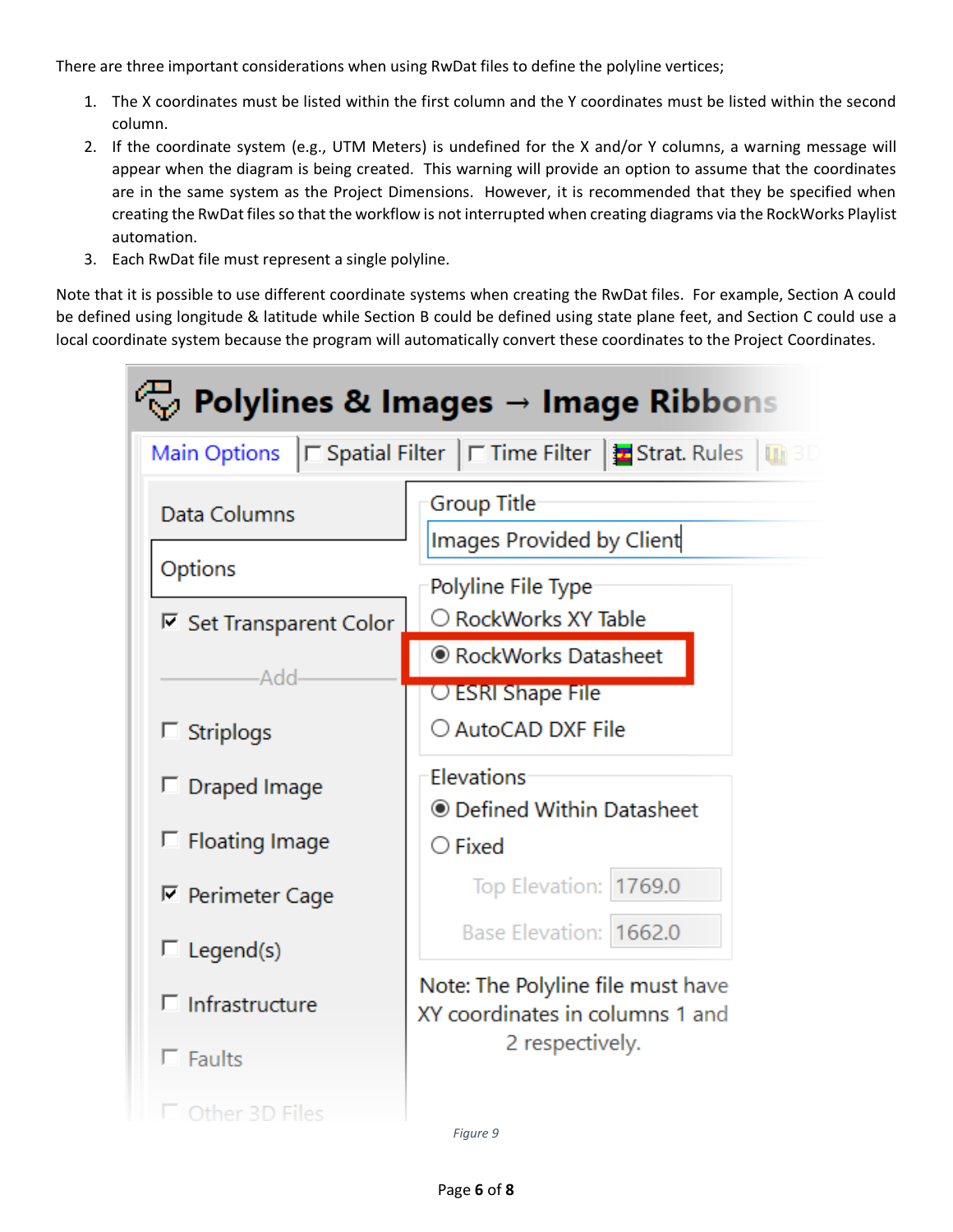**ESRI Shape Polylines:** To use ESRI Shape files to define the polylines, the names of the Shape files must be specified within the datasheet polyline column [\(Figure 10\)](#page-6-0) and the *ESRI Shape File* option must be selected within the **Options** menu [\(Figure 11\)](#page-6-1).

| Row# Use | Title | Image | Shape File                                            | Top    | Base          |
|----------|-------|-------|-------------------------------------------------------|--------|---------------|
|          |       |       |                                                       | Meters | <b>Meters</b> |
|          |       |       | 1 Ø Section A-A' Section A.png section_a_polyline.shp | 1768   | 1682          |
|          |       |       | 2 Ø Section B-B' Section B.png section_b_polyline.shp | 1768   | 1682          |
|          |       |       | 3 Ø Section C-C' Section C.png section_c_polyline.shp | 1768   | 1682          |

*Figure 10*

<span id="page-6-0"></span>

<span id="page-6-1"></span>Assumptions:

- The coordinates within the Shape files must be the same units/system as the Project Dimensions.
- Each Shape file must be limited to a single polyline.